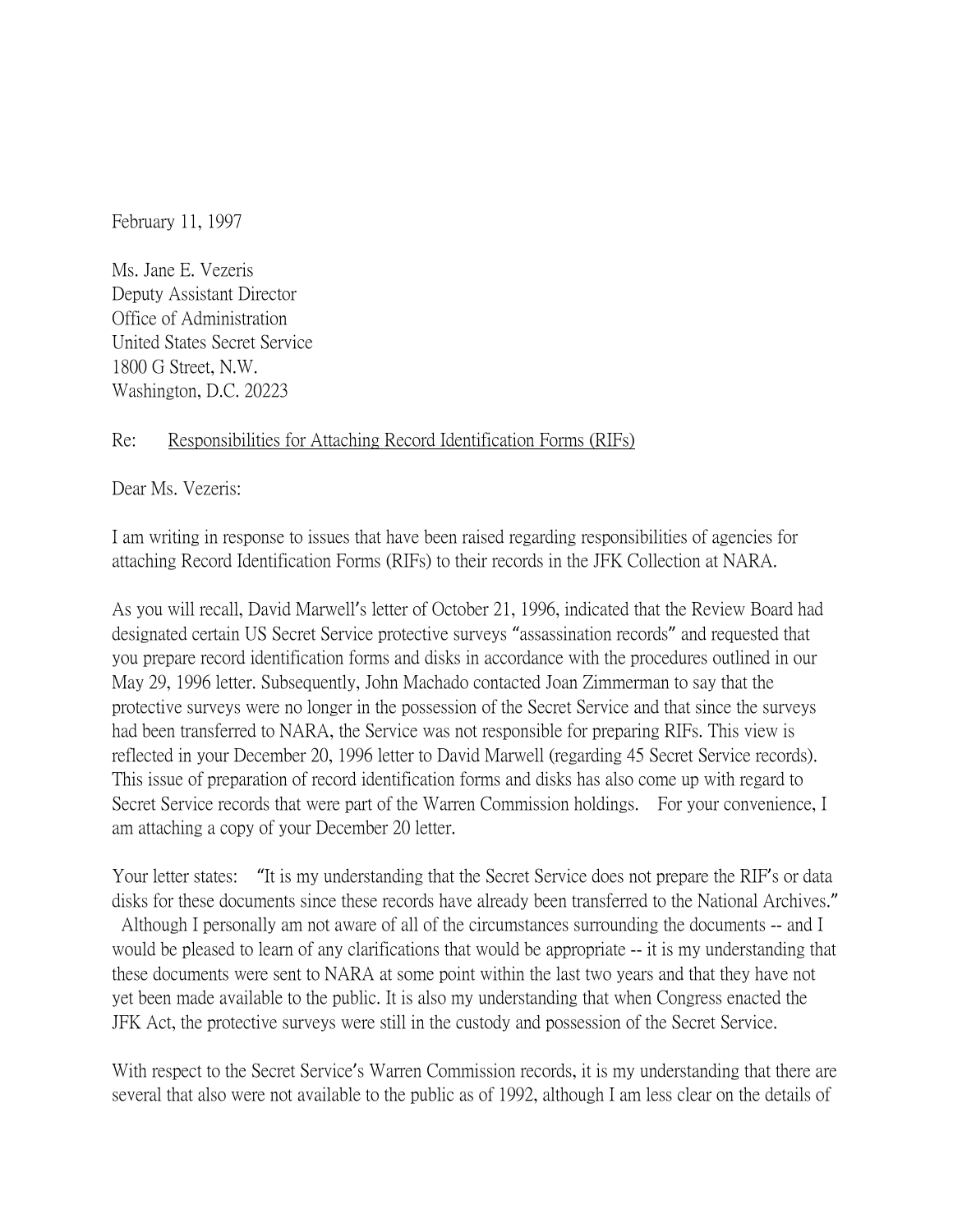Ms. Jane E. Vezeris February 10, 1997 Page 2

this issue.

To resolve the question of the comparative responsibilities of the agencies for attaching RIFs, we turn to the President John F. Kennedy Assassination Records Collection Act of 1992, 44 U.S.C. § 2107 (Supp. V 1994) (JFK Act). According to the statute, all assassination records need to have RIFs **unless** the records were fully available to the public without redactions prior to October 26, 1992. See JFK Act, Section  $5(d)(3)$ . Although there are many Secret Service records that were fully available prior to that time, the 45 records at issue are, as far as I understand, not among that group. Accordingly, RIFs need to be prepared for these documents.

With respect to the responsibility for attaching RIFs, I read the JFK Act as providing (albeit not as clearly as one would wish), that such duties devolve upon the agency that initially created the records, i.e., the Secret Service. See Section 5(d)(2).

In order to assist the Secret Service, the Review Board staff is willing, in this particular instance, to prepare the RIFs for the 45 Secret Service records that were recently transferred provided that the documents contain no redactions. (We do not wish to be responsible for any mistaken releases or postponements.) If this particular resolution is satisfactory to you, please confirm that the records may be open in full and we will prepare the forms. If you wish to continue your request for postponements in 12 of the protective surveys, we would ask you to prepare the RIFs and disks. We assume that you would use your "154" series to describe these records, which will make them more accessible to researchers who are interested in Secret Service records. Other protective surveys now in the collection already have "154" numbering and your use of this number will make the survey collection more coherent and consistent. In the future we will assume that all agencies will prepare RIFs for their records unless the statutory preconditions are satisfied.

With respect to the Warren Commission records, it would seem most appropriate for the Secret Service to have discussions with NARA regarding which records were opened fully prior to October, 1992. Once that has been resolved, the RIFs should be prepared by the Secret Service and the documents at NARA should be stamped open.

It is very important to the Review Board that we complete the declassification and opening of the Warren Commission records as soon as possible (and no later than March 20, 1997), and we would very much appreciate your help in taking care of this matter.

Please let me know if there are any questions that we can answer.